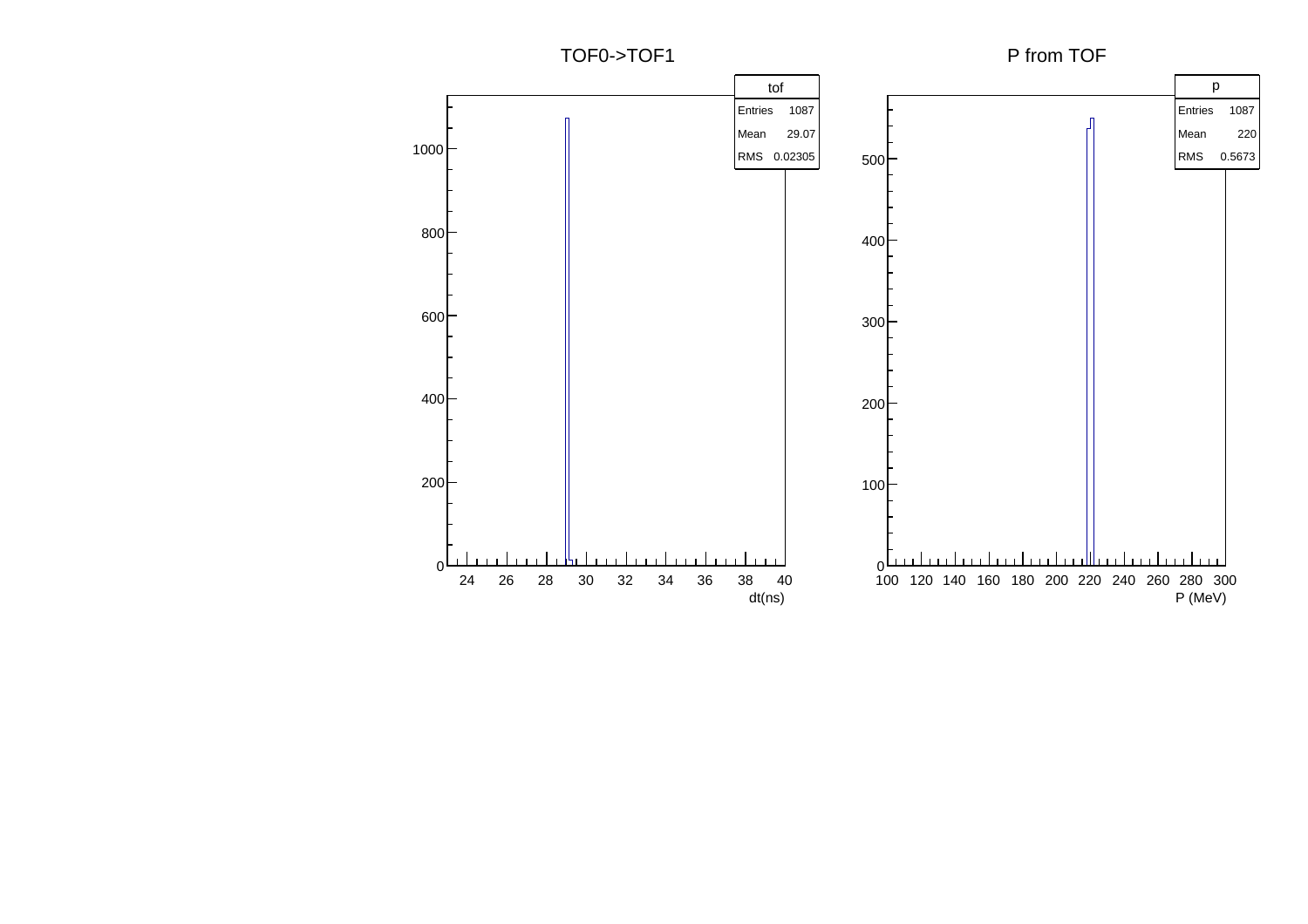

x(mm)

-150 -100 -50 <sup>0</sup> <sup>50</sup> <sup>100</sup> <sup>150</sup>

x(mm)

-150 -100 -50 <sup>0</sup> <sup>50</sup> <sup>100</sup> <sup>150</sup>



x(mm)

-150 -100 -50 <sup>0</sup> <sup>50</sup> <sup>100</sup> <sup>150</sup>

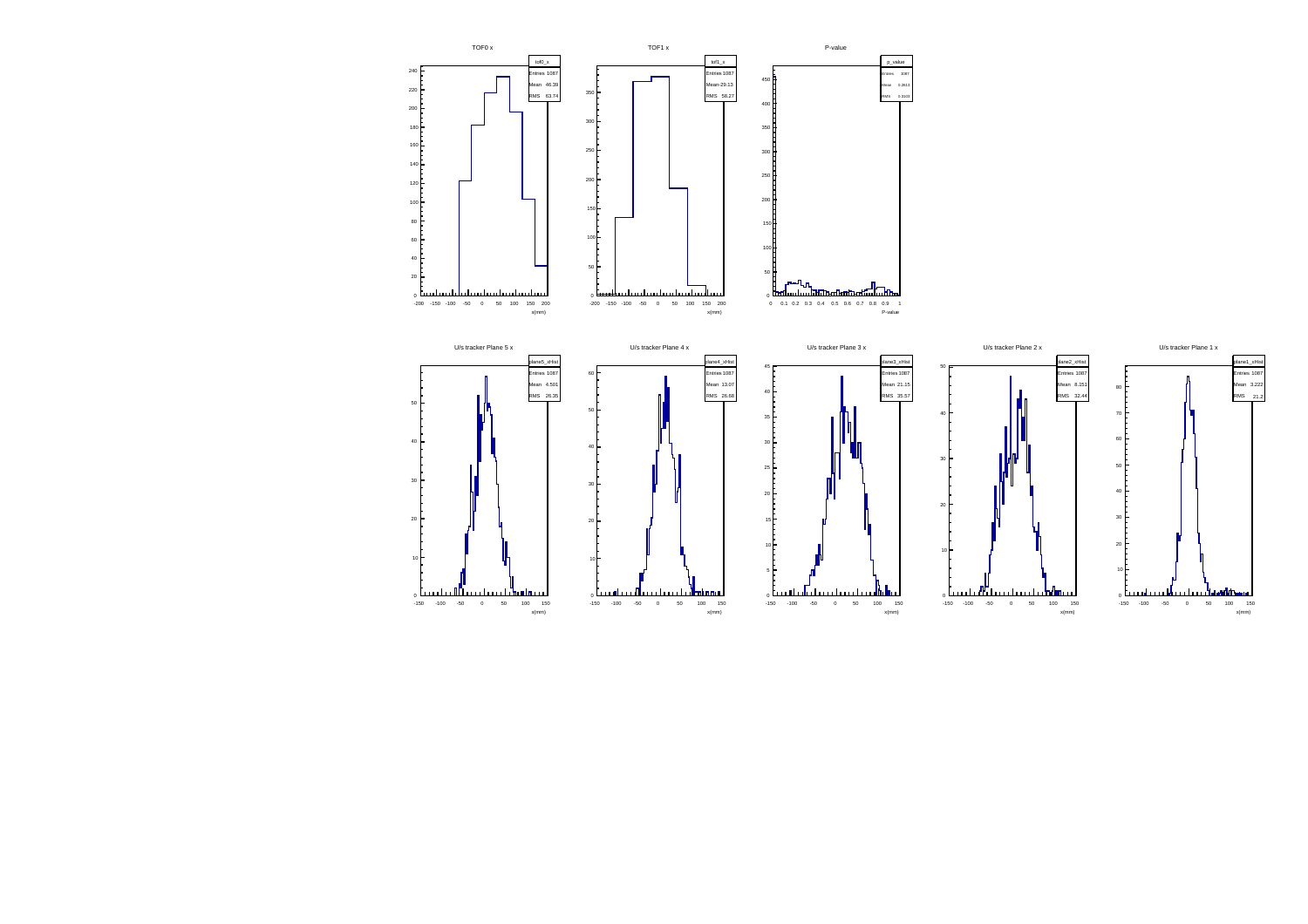









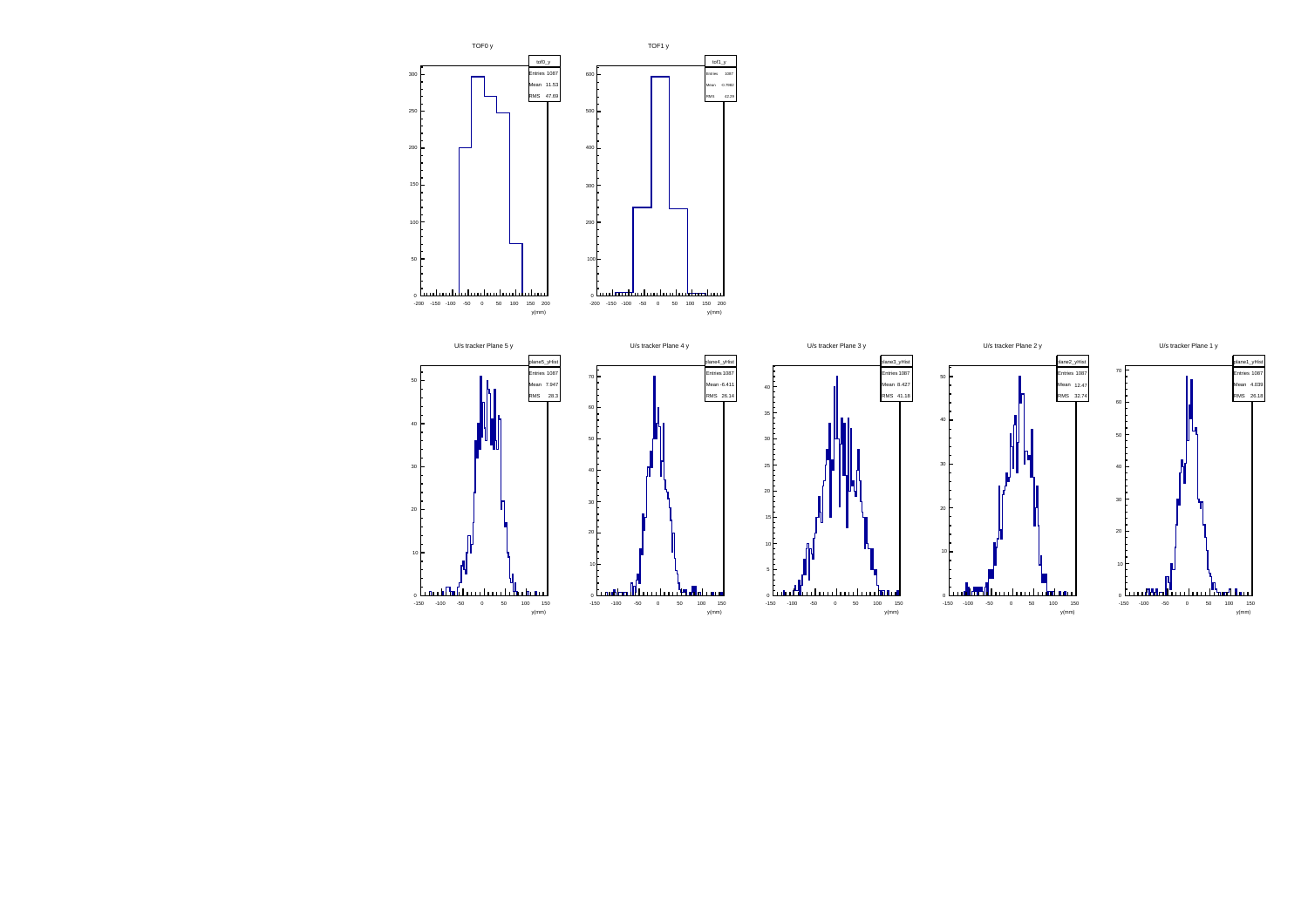









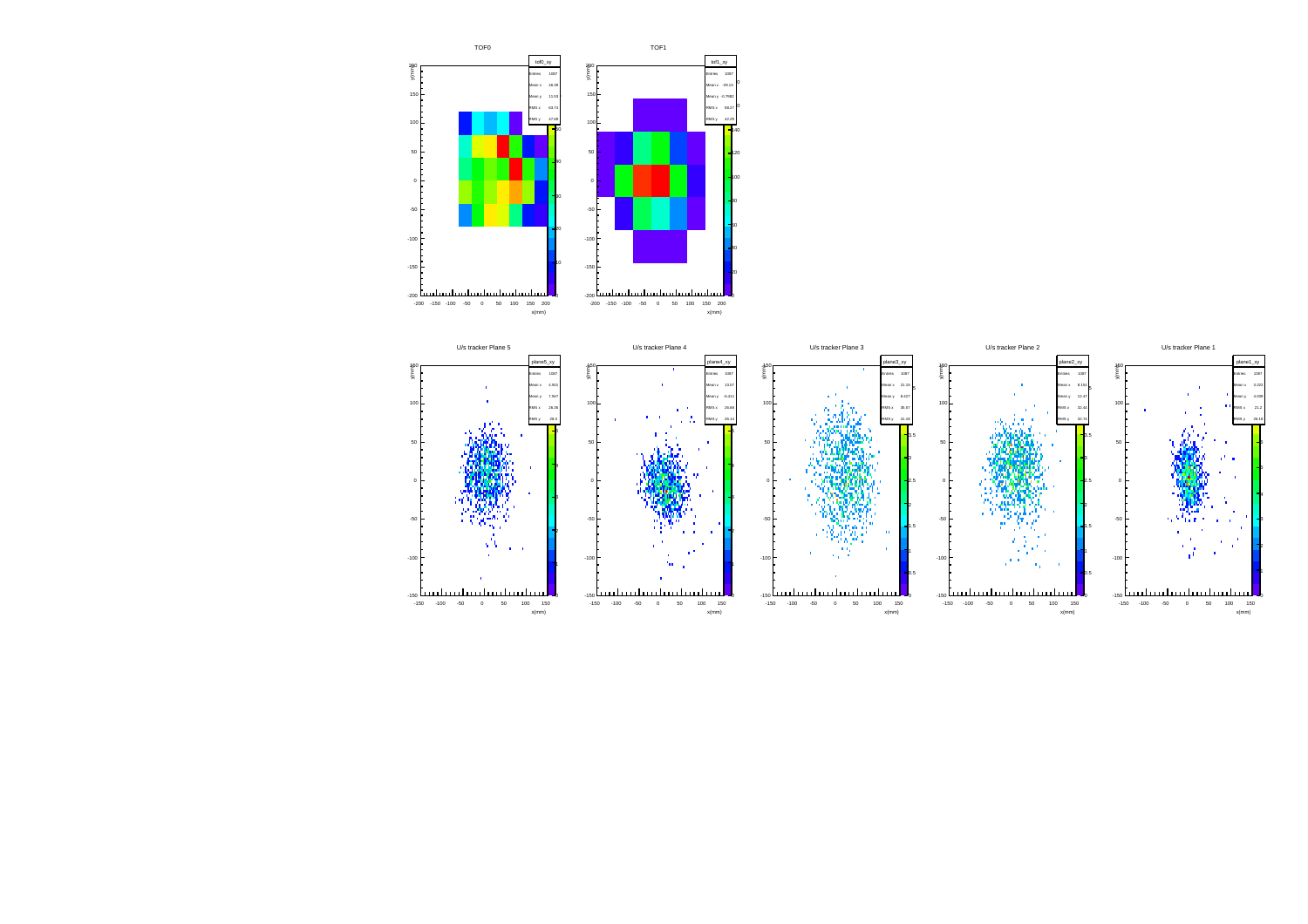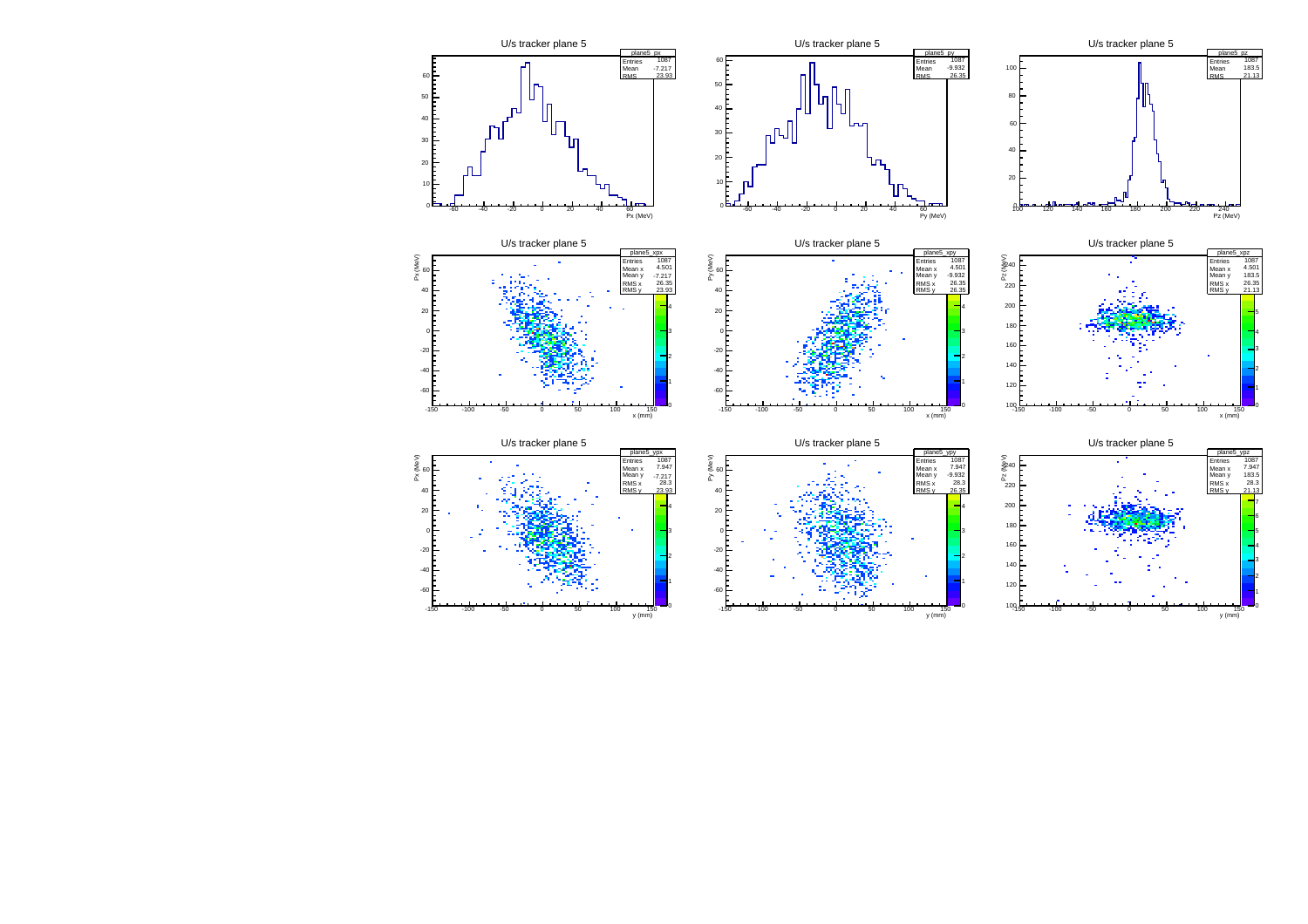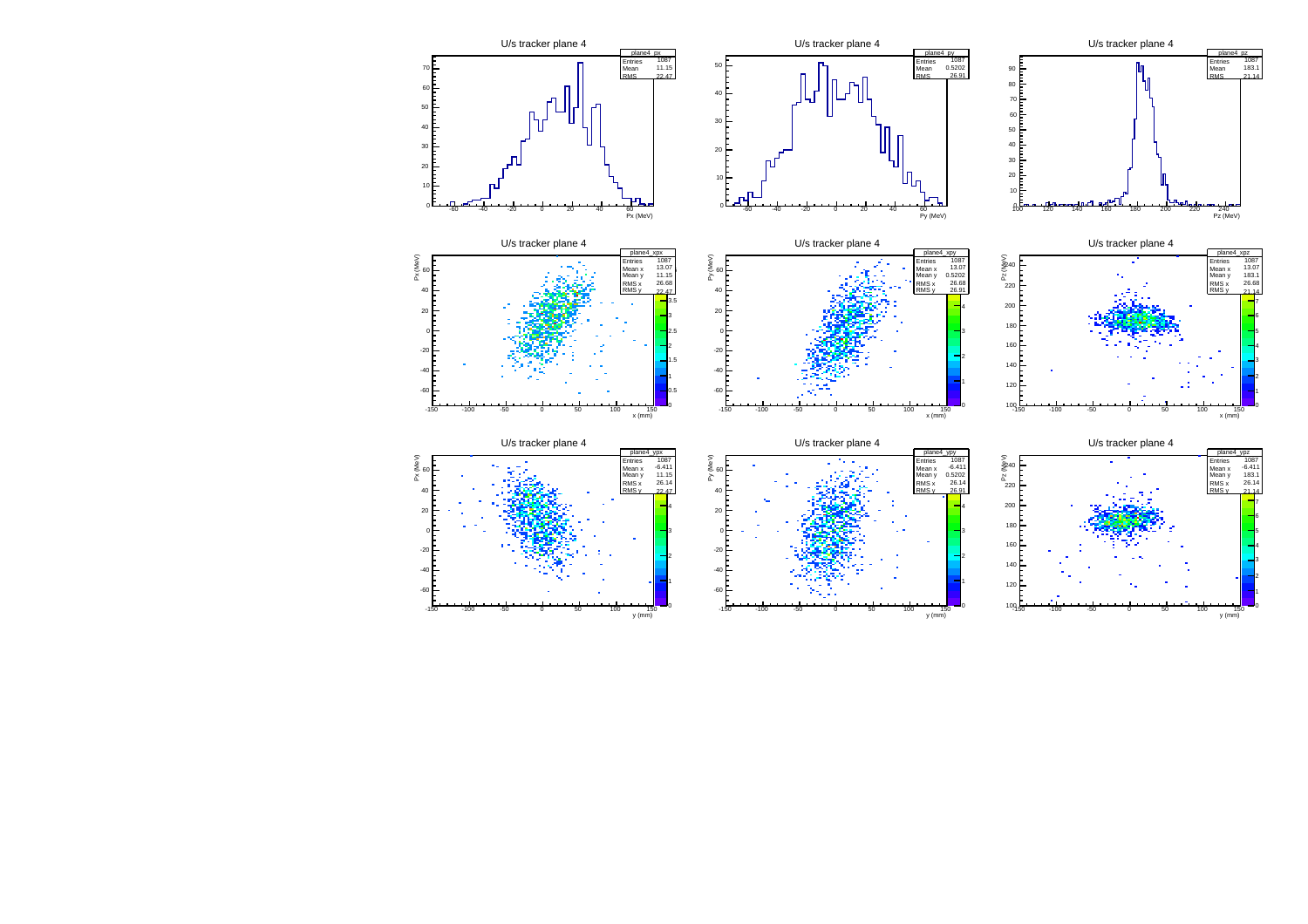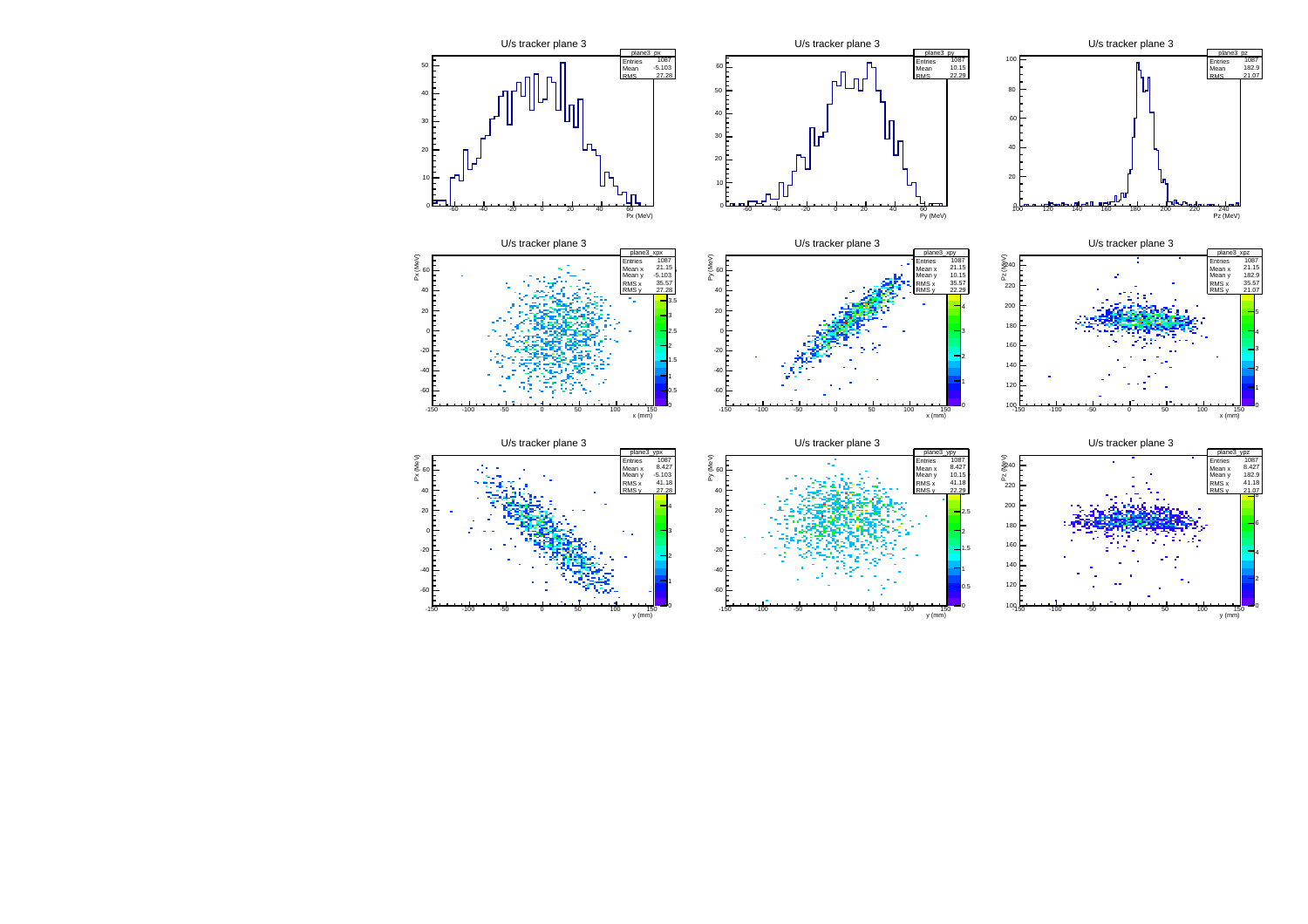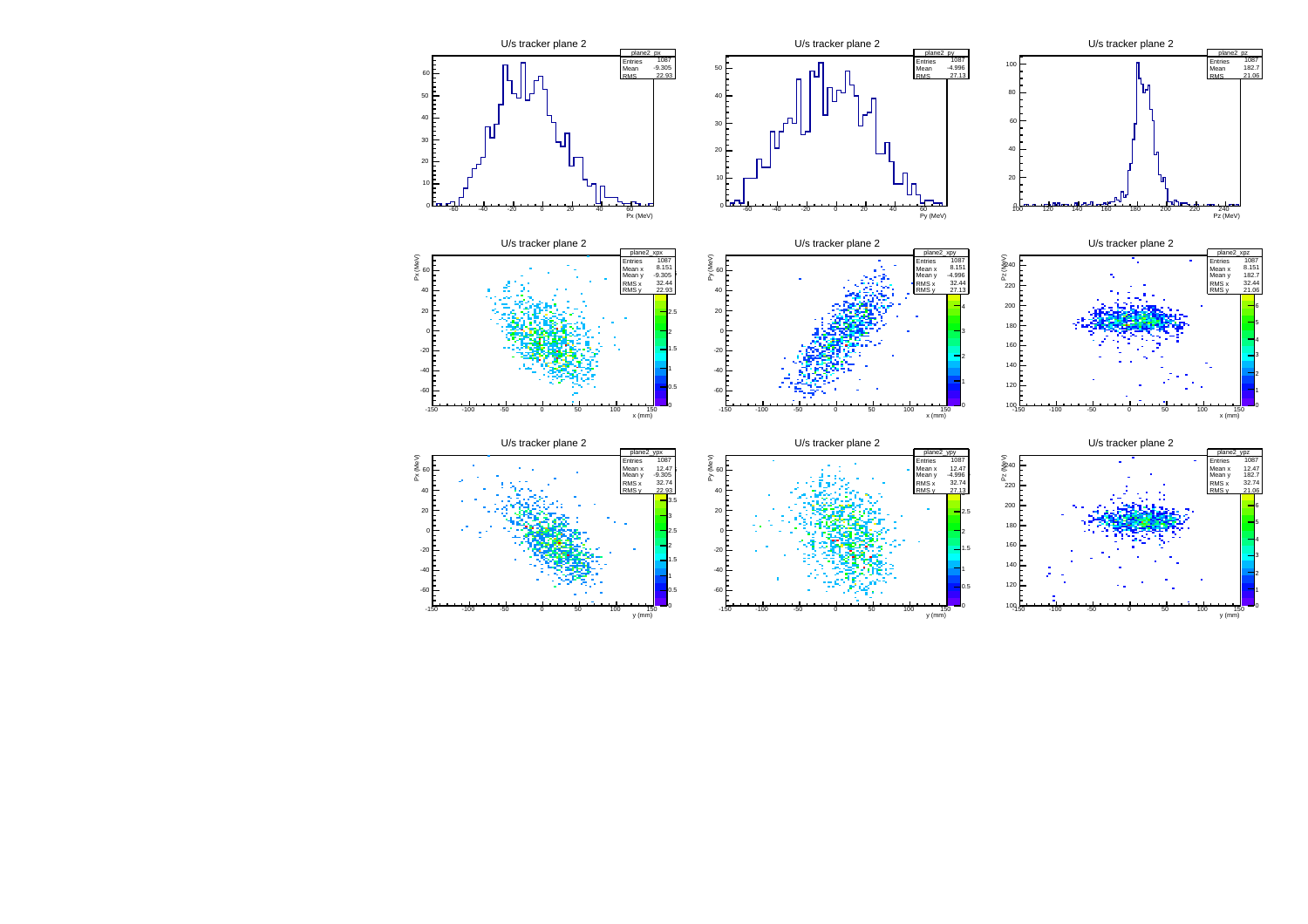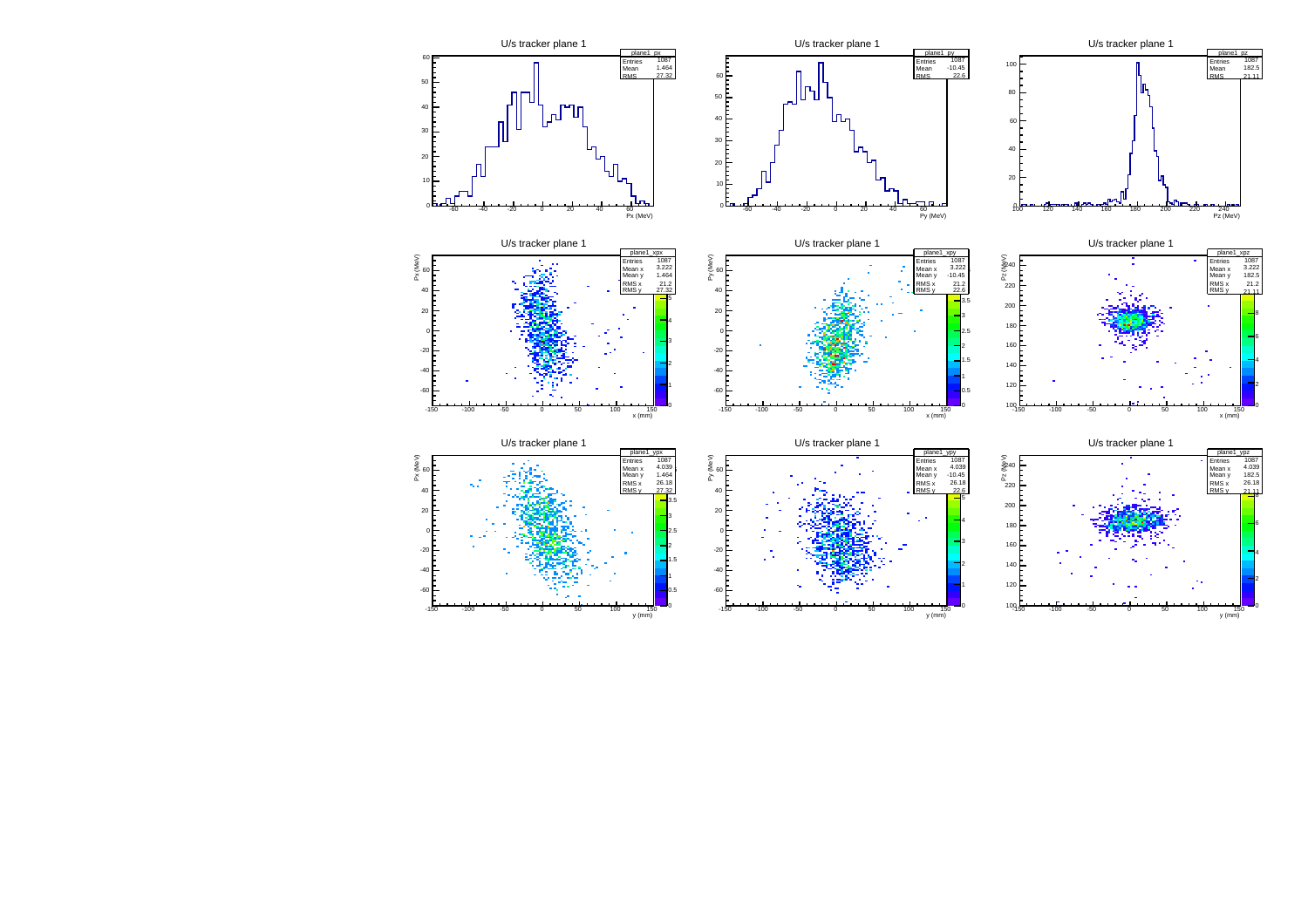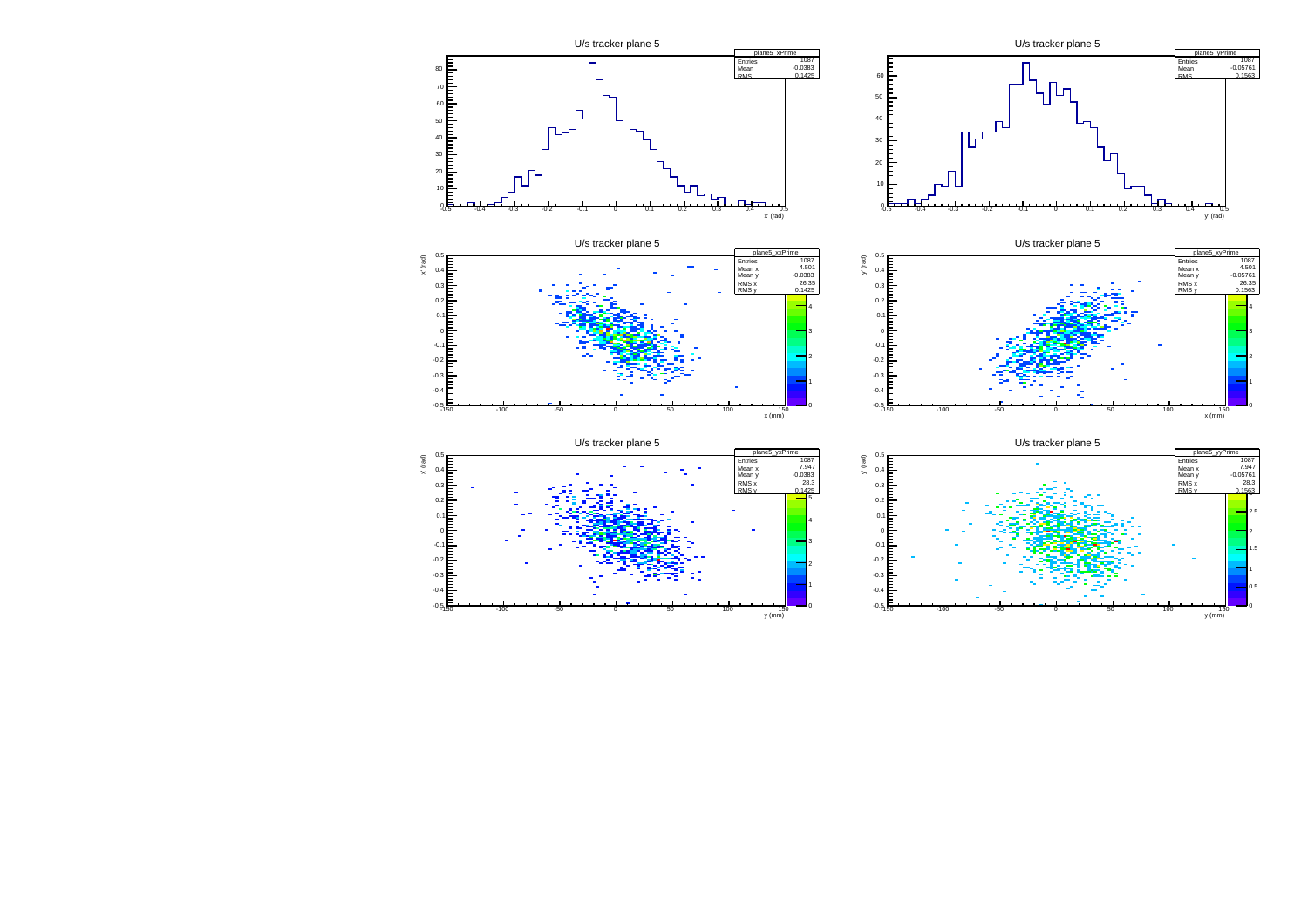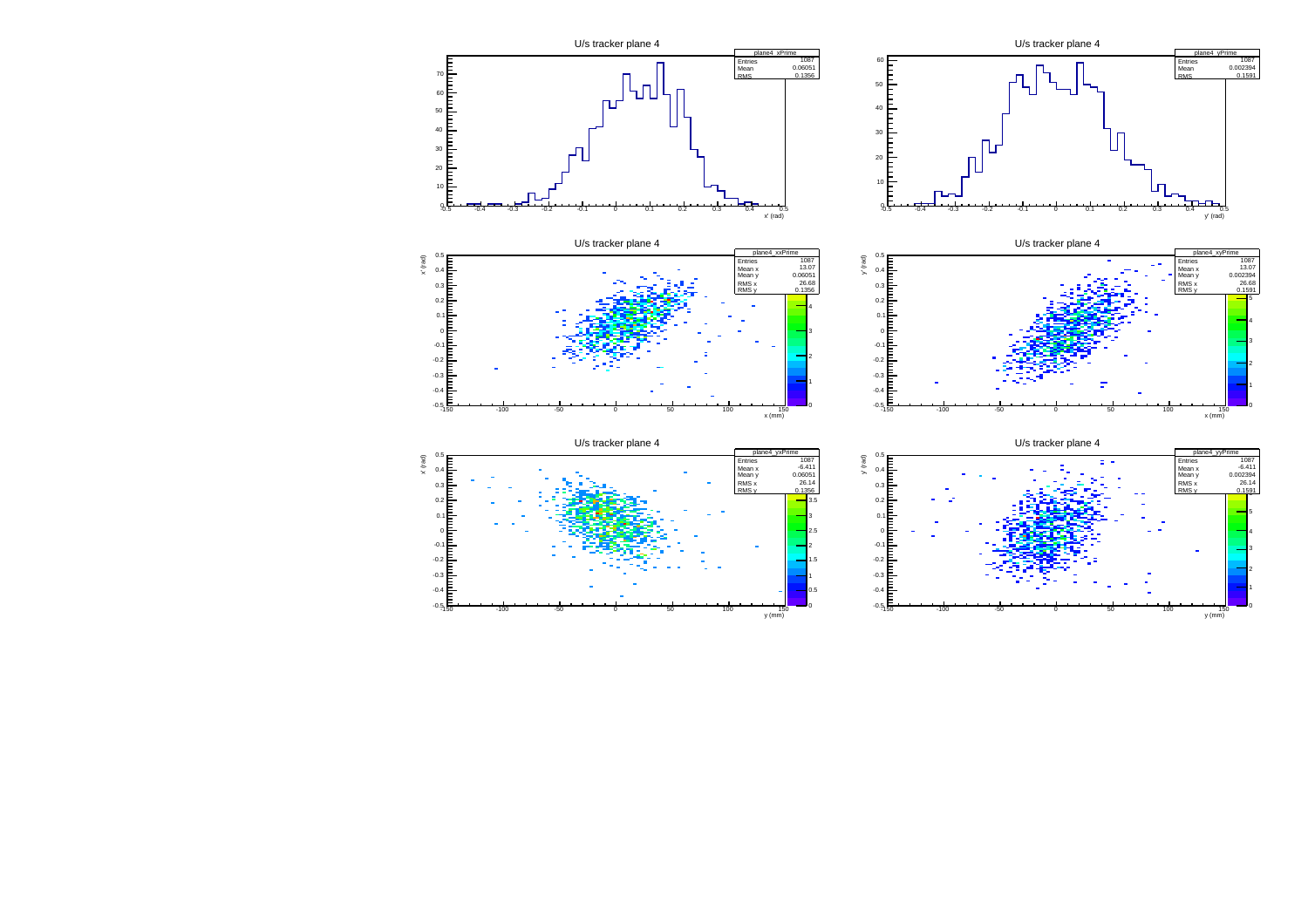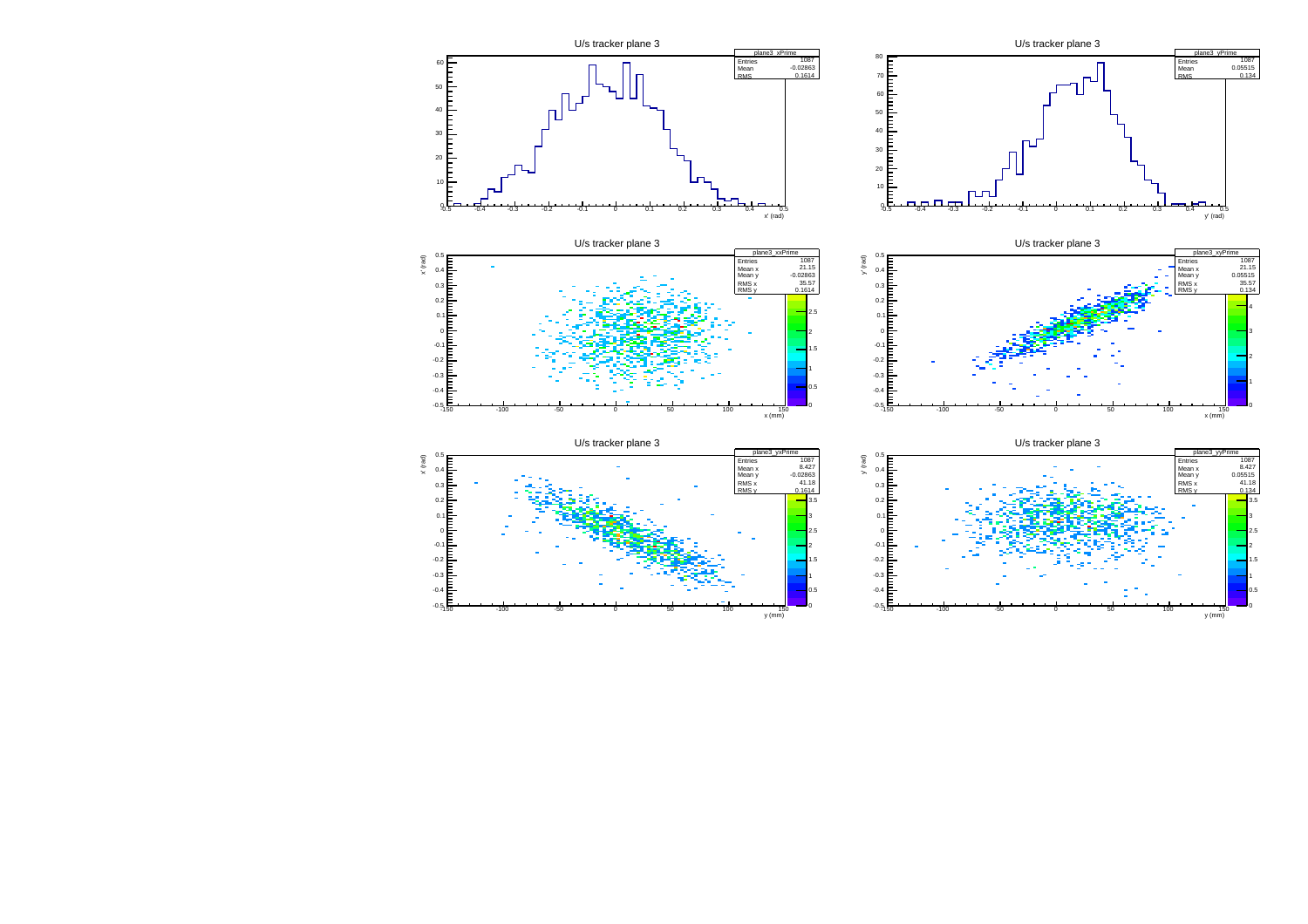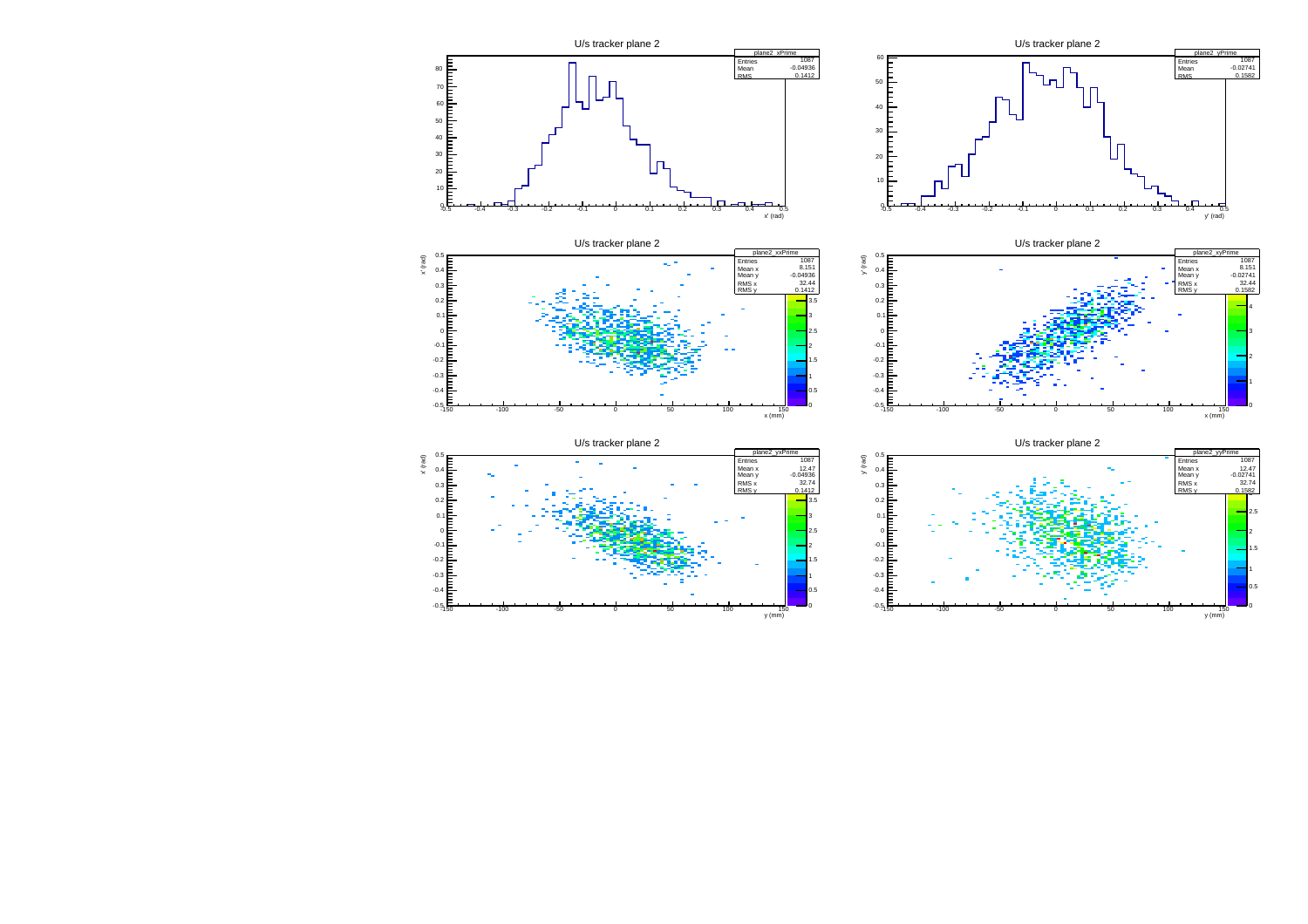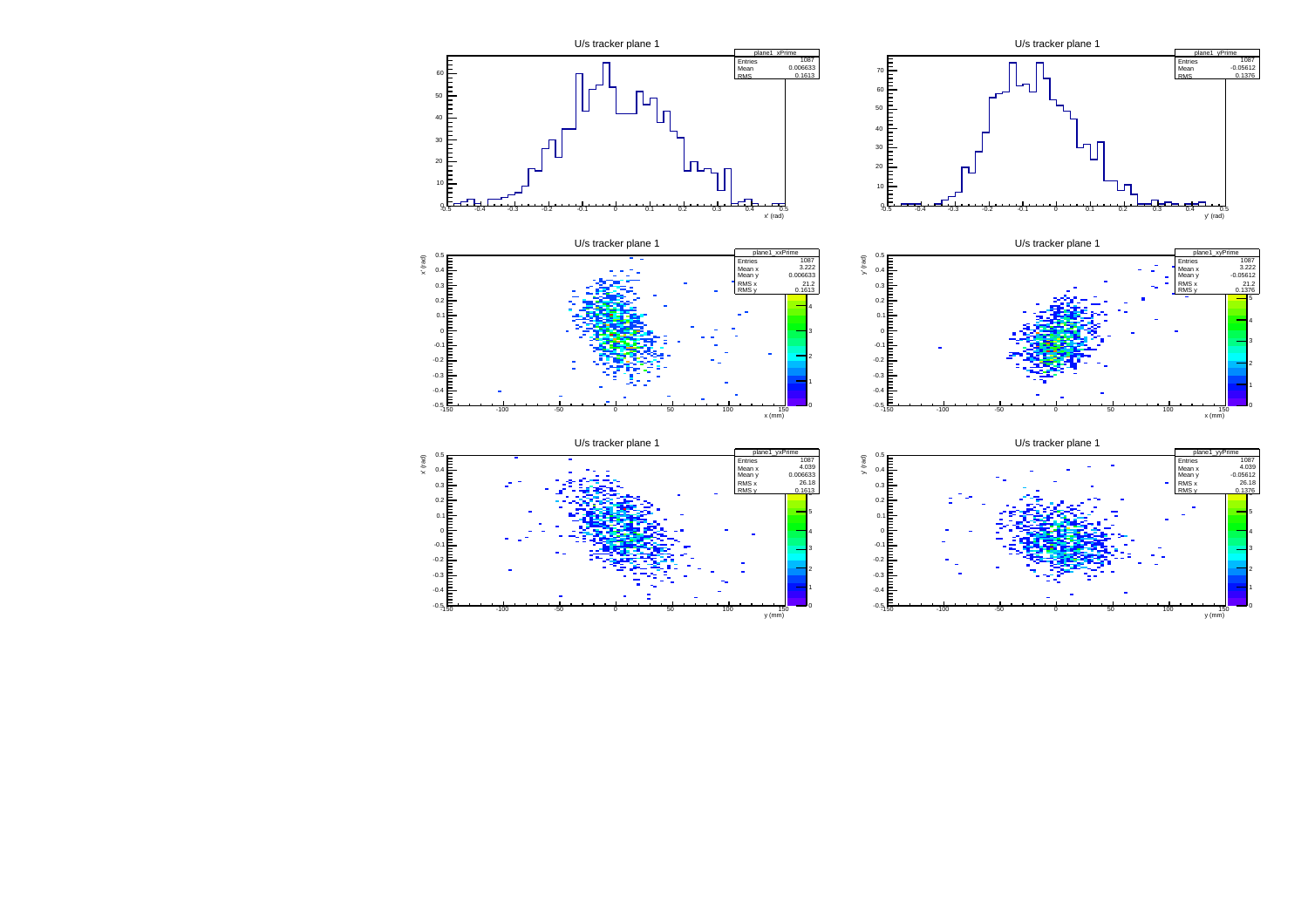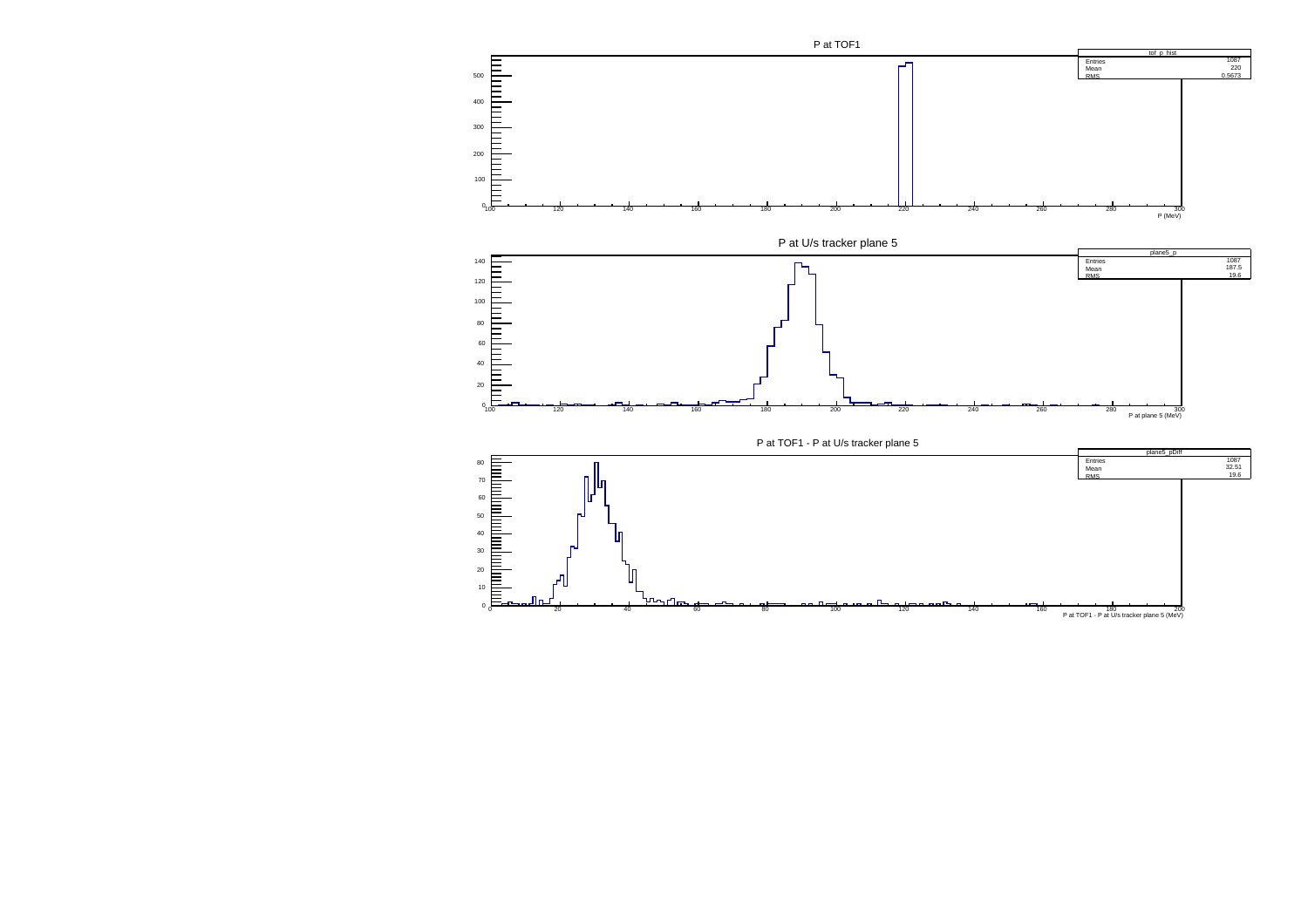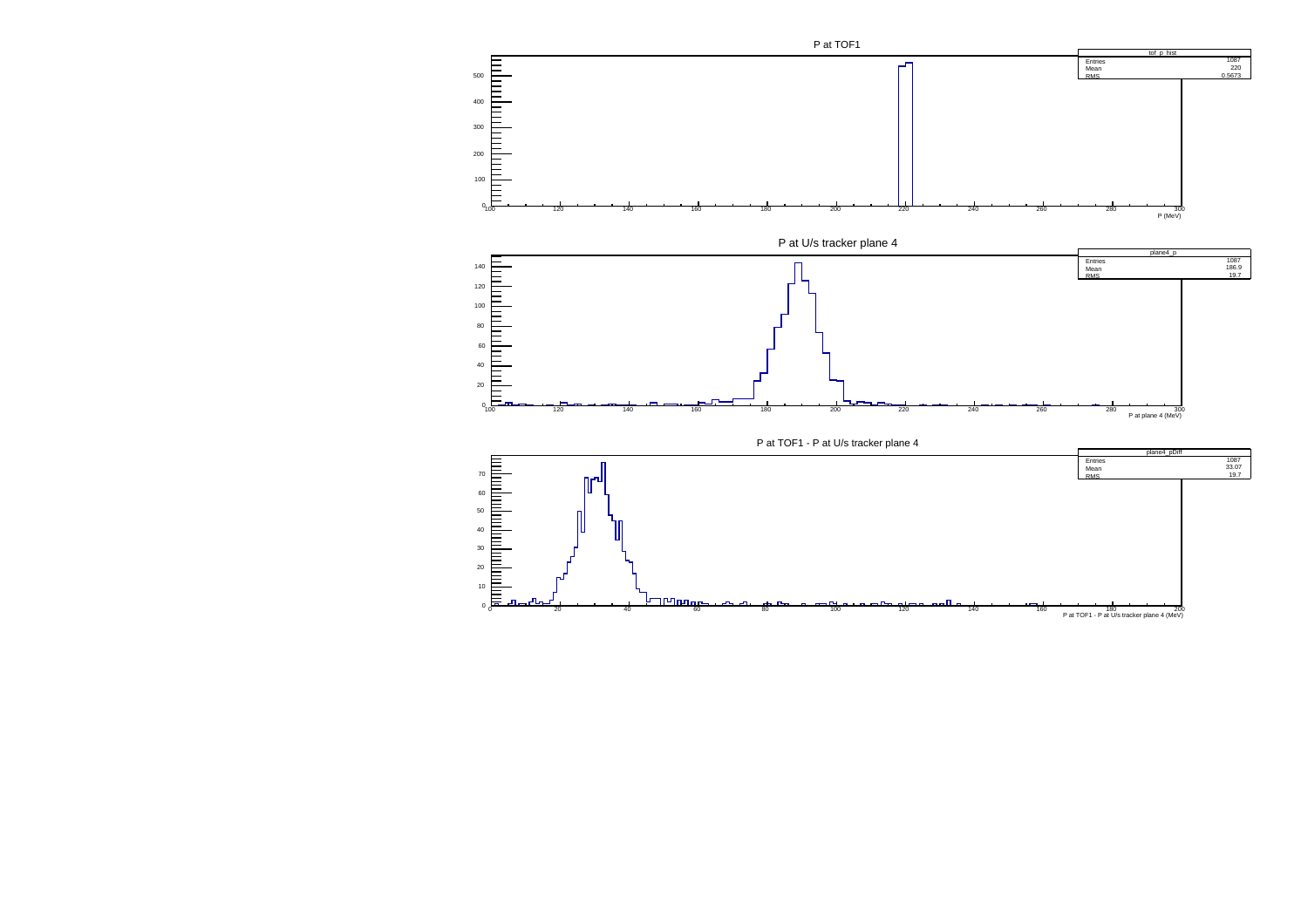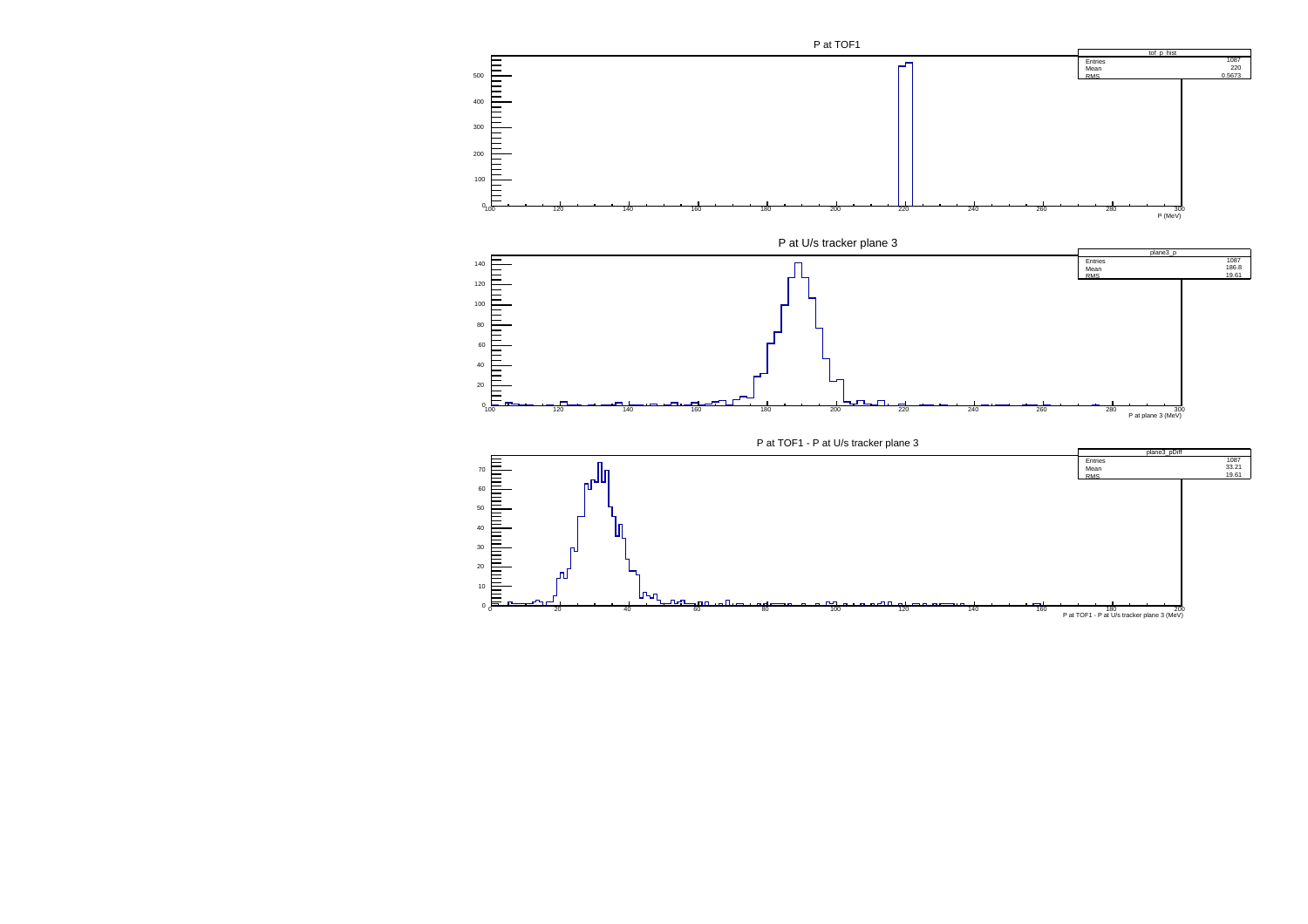